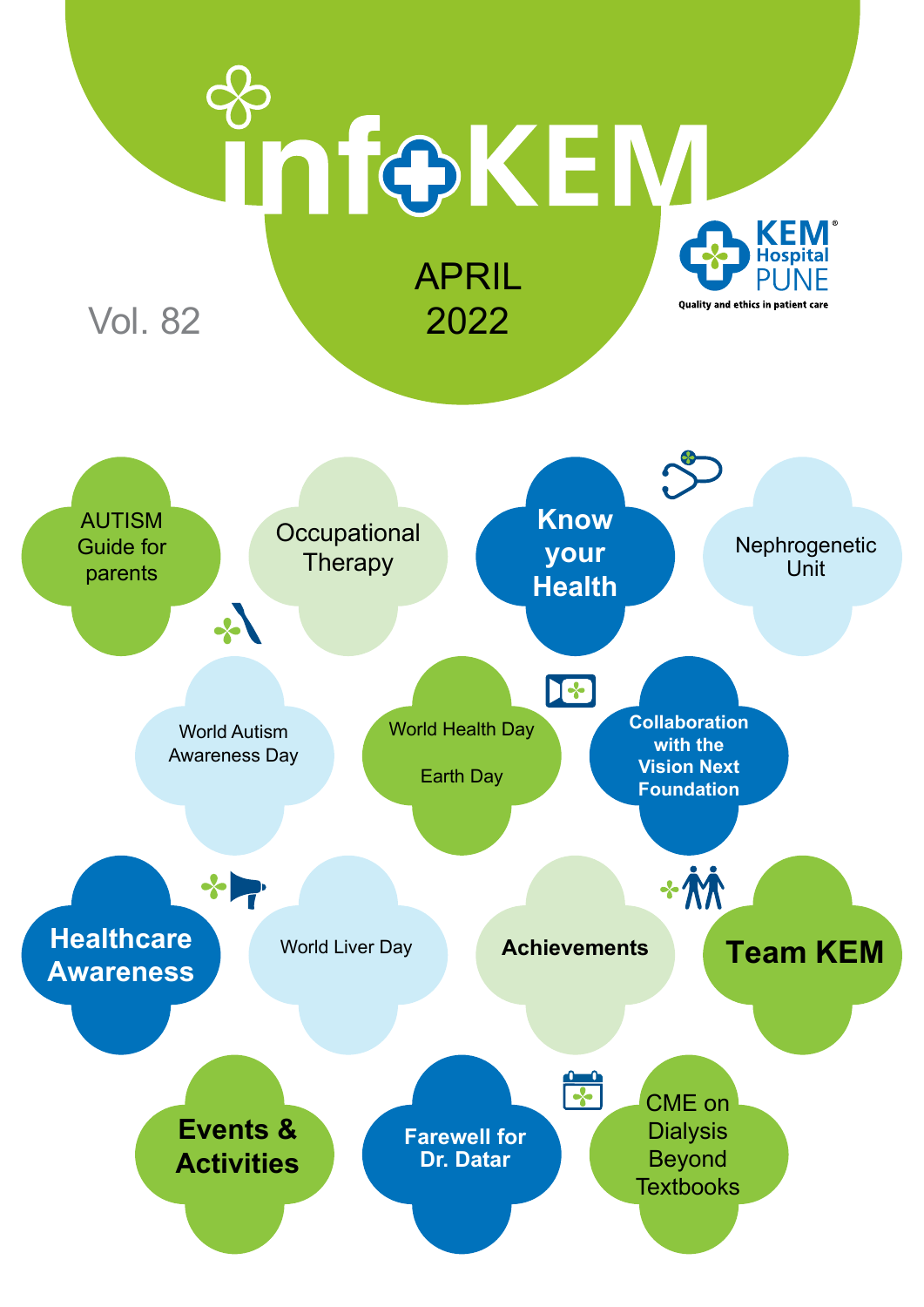

# Autism: Guide for parents

Autism spectrum disorder is a group of developmental disorders, wherein the child has primarily difficulties in social communication, behaviour, play and sensory processing issues.

## **Do's for parents**

• In case you feel that your child is not pointing to what he or she wants, or not using words by 15 months, visit your paediatrician and discuss the possibility of Autism spectrum.

- Your child will have better outcomes if you seek professional help early.
- Create need for the child to communicate. Let him or her ask, show, share things with you.
- Let your child learn self-help skills like eating, drinking, and toilet training.
- Create opportunities for play and interaction with peers.
- Play with your child and reinforce their efforts at play and social communication.
- Ignore or distract when your child has a tantrum.
- Every tantrum has a purpose, try to analyse the cause and modify it to prevent the behaviour next time.
- Let him or her develop as per their own pace.
- Identify what they are good at and use it to overcome their weakness.
- Anticipate, prepare and plan a social event like a birthday so that they comply better
- Needs of your child vary with age. Keep a close follow up with your doctor and therapist.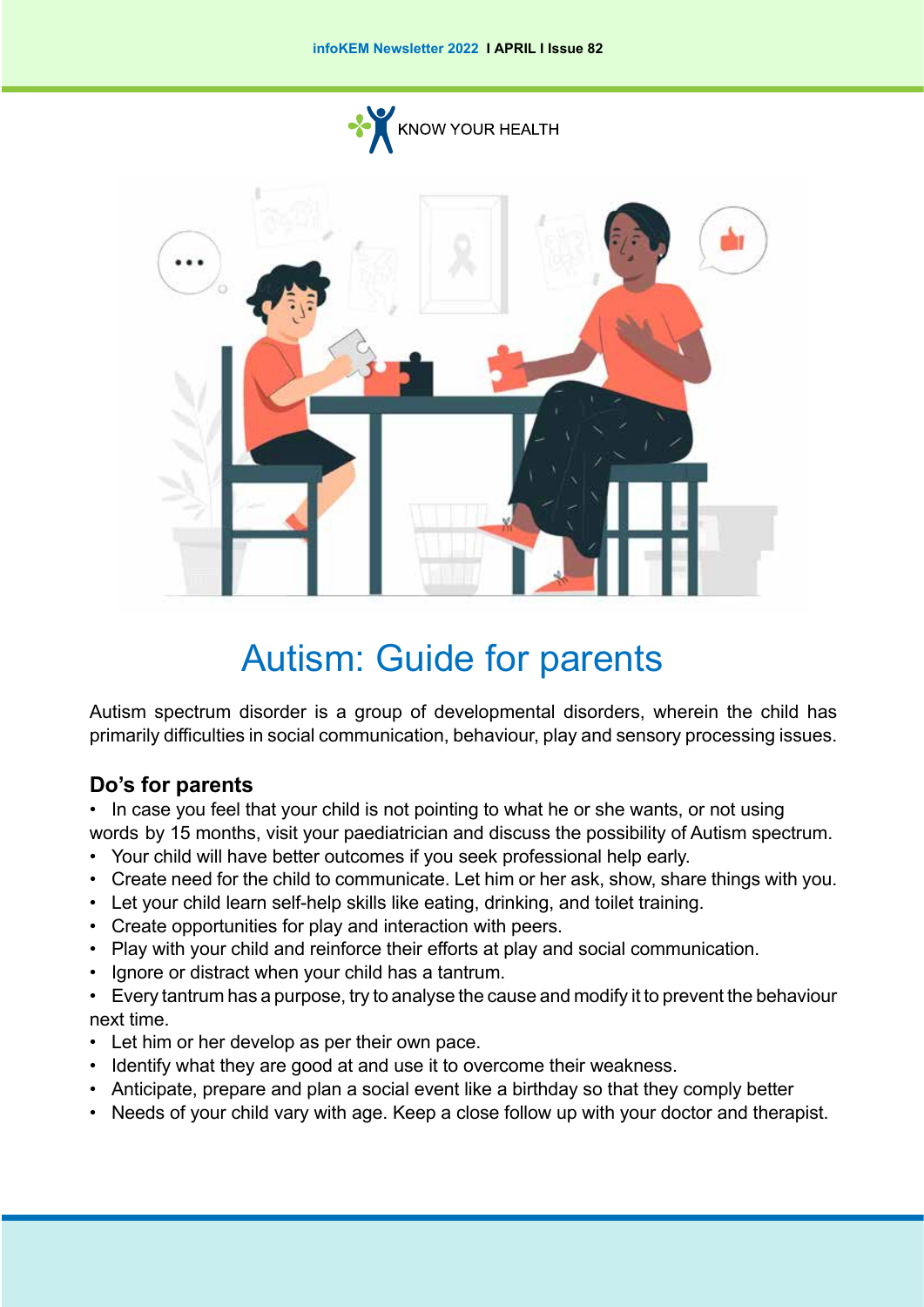

# **Don'ts for parents**

- Don't disregard your concerns. Don't lose out on precious early intervention time.
- Every child does not need all therapies. Working ourselves at home too is equally important.
- Don't use gadgets at eating time and at sleep time, instead play with your child.
- Don't try to change every behaviour. Only change those that are socially unacceptable or harmful to self or others
- Don't give in to tantrums.
- Don't tell the child what not to do.
- Don't keep repeating instructions or rephrasing them.
- Don't punish or shout. It does not work.
- Don't look for magic cures to autism.
- Don't focus only on academics. The child needs to learn self-help and communication
- Don't discuss your child's negative behaviour in front of him or her.
- Don't compare him or her with anyone else. Each child's ability is different.

Parents, therapists, doctors, teachers all need to work in unison to help every child with Autism spectrum disorder achieve his or her optimal functional outcome.



**Dr. Archana Kadam** Developmental Paediatrician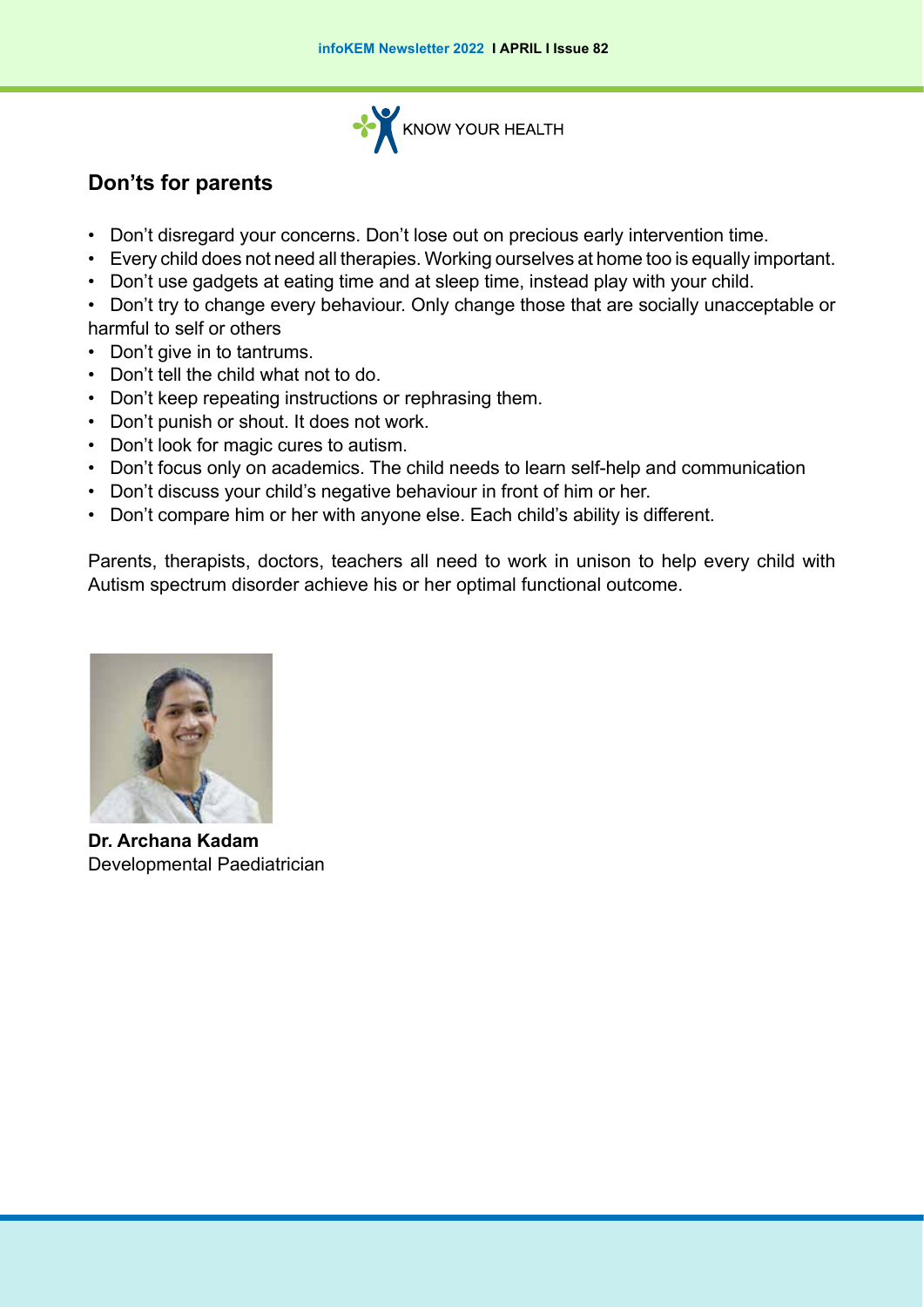**KNOW YOUR HEALTH** 

# Occupational Therapy

Occupational therapy is an important part of the rehabilitation team.

It is the art and science which facilitates development of skills and functions required to be independent in the activities of daily living. The word 'occupation' refers to the therapeutic activities planned to restore lost function and diminish dysfunction.

The broad aim of occupational therapy is to make an individual as independent as possible in Activities of Daily Living (ADL).

#### **To gain independence in ADL we require**

- Gross motor coordination
- Fine motor coordination
- Sensory Integration
- Cognition
- **Motivation**

An occupational therapist must access all these areas to bridge the gap between abnormality and normality, and try to minimize disability.

#### **Occupational therapy is recommended for**

- Children: pediatric OT
- Senior citizens- Geriatric OT
- People having mental health issues psychiatric OT

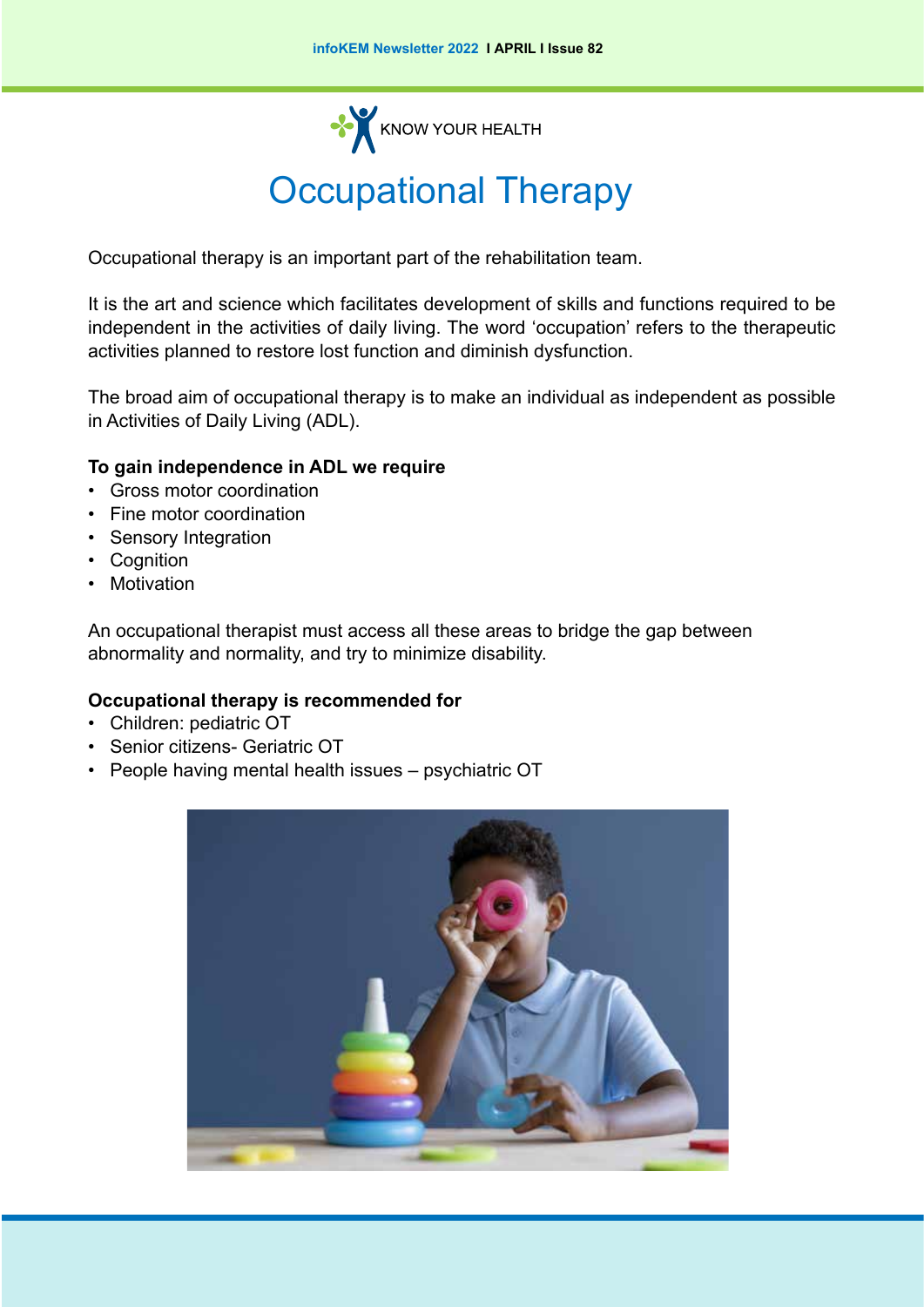



Here at TDH Rehab centre we specifically deal with children from 2 ½ months to 12 years of age. Babies having CP, Developmental delay, Autism, Attention deficit, hyperactive disorder and scholastic backwardness are treated here in our department.

#### **Specific aims of pediatric OT include:**

- Gain maximum Independence in ADL
- Ensure maximum use of Both the upper limbs
- Develop perceptual abilities
- School readiness

We have high risk clinics 3 days a week. Those babies who are referred to us are given a home training program and stimulation kit, and if a delay is still noticed at the next visit, then the baby is taken up for regular therapy. Sensory integration therapy is provided for children with autism and hyperactivity. Children with scholastic backwardness usually come with writing issues. The underlying cause for writing i.e., eye-hand co-ordination, perception, tone abnormality is assessed and treated.

We work as a team with, physiotherapists, psychologists, speech therapists, orthotist, doctors and parents. Parents are the most important members of our team because parents are the best therapists for their child, and they are the one who are going to carry out therapy at home and make the child useful and important members of society.



**Bharti Patil** Occupational Therapist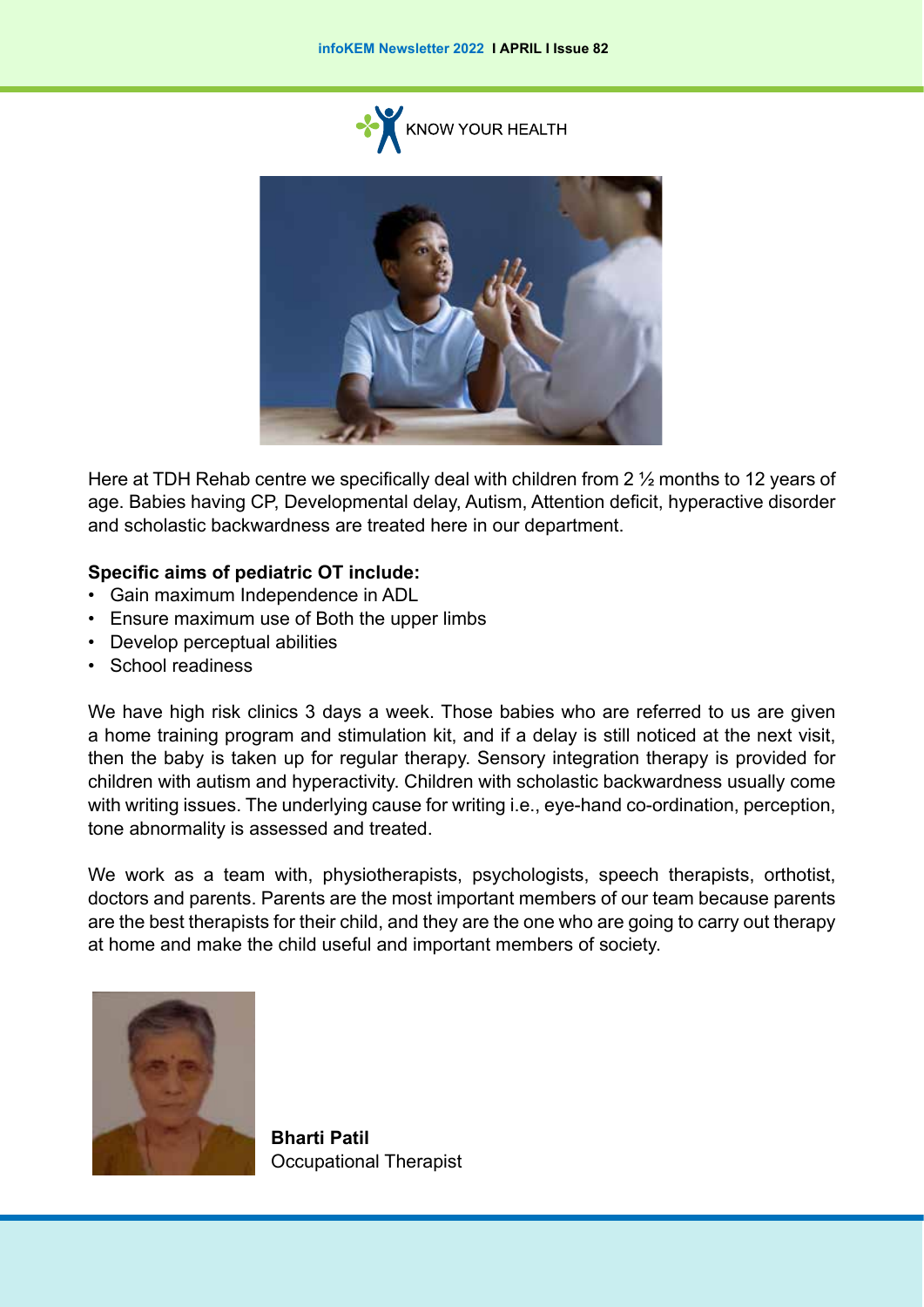



# First of its kind Nephrogenetic Unit at KEM

## **What is the need?**

- Ten percent of all adult onset kidney diseases and up to 30% of childhood onset kidney diseases have a genetic etiology. These percentages are estimated to be higher in populations with higher rates of consanguinity (marriage between blood relatives) as is prevalent in this region.
- Genetic testing helps establish/ refine the diagnosis and helps in delivering personalised patient care.
- Specific treatment can be offered for certain inherited disorders, e.g. Coenzyme Q for children in certain cases of steroid resistant nephrotic syndrome
- Genetic counselling and prenatal testing may help families prevent recurrence of similar disease in the next baby.
- Molecular genetic studies are an integral part of selecting kidney donors to increase the chances of success of kidney transplantation for some disorders.
- Identifying a genetic basis of a disease may also help in withdrawal of unnecessary medication or may help in planning appropriate management.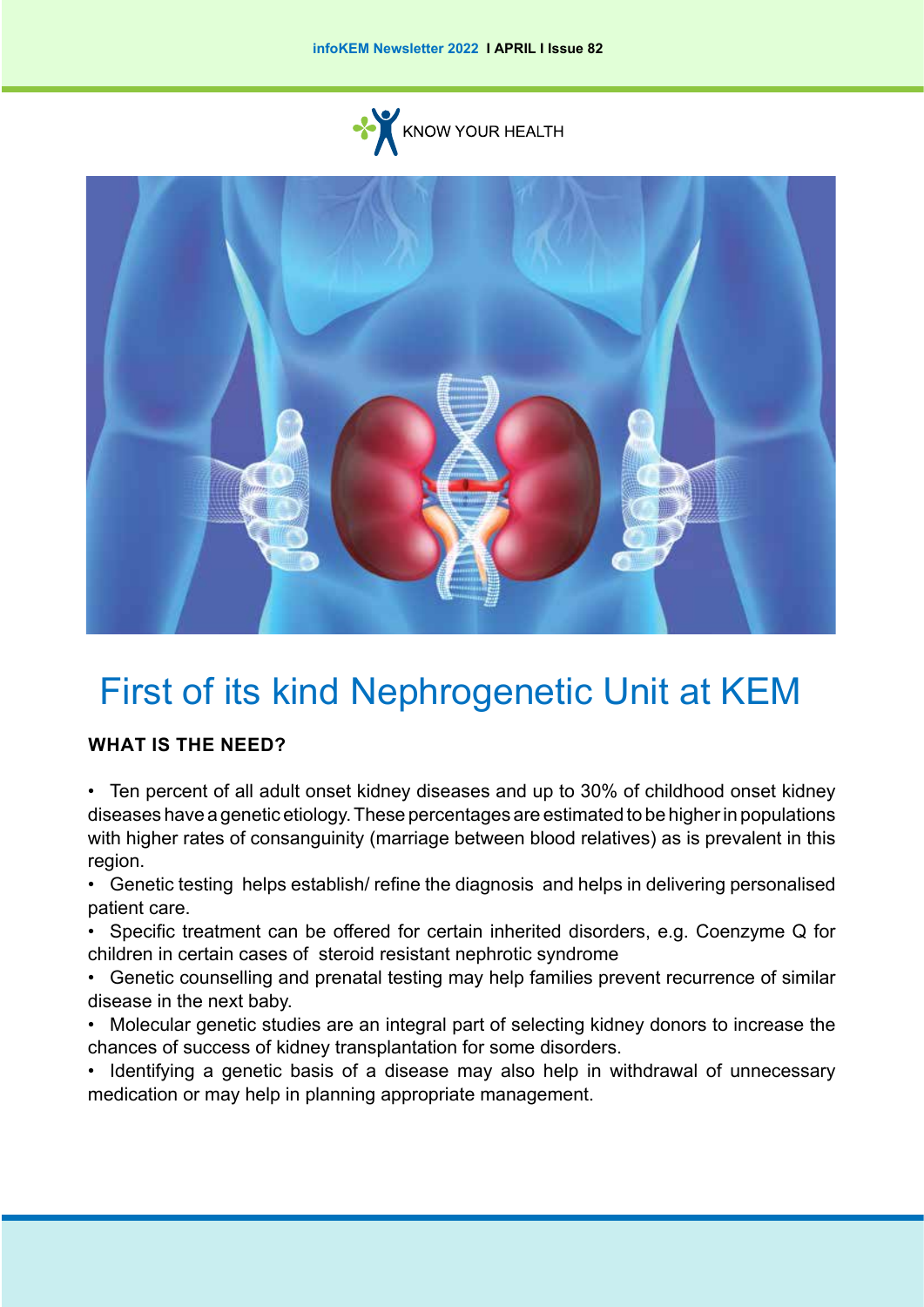

## **Common nephrogenetic conditions**

Some of the adult onset conditions for which there is a strong association of genetic factors are atypical haemolytic uremic syndrome (aHUS), polycystic kidney diseases and recurrent kidney stones.

Some of the childhood onset conditions for which there is a strong association of genetic factors include steroid resistant nephrotic syndrome/ congenital nephrotic syndrome, polycystic kidney disease, Glomerulocystic disease, kidney conditions associated with other system abnormalities like deafness, developmental delay like Alport syndrome, Joubert syndrome etc., prenatal onset kidney disorders and renal tubular acidosis

Genomic technologies have advanced rapidly over the last 2 decades. So far, the tests are expensive and always as a part of 'out of pocket' expense, not covered by insurance companies. The complexity of the field, from requesting for the correct test, interpretation of the report in context of the clinical features and counselling of patient/ caretakers may benefit from well-defined multidisciplinary management administered by a dedicated team. Consequently, we have chosen to establish 'Nephrogenetic clinic' that includes collaboration between adult and pediatric nephrologists, a clinical geneticist and a genetic counsellor/ coordinator.

### **Who should attend Nephrogenetic clinics?**

• Patients and families with above mentioned kidney conditions with presumed geneticetiology

- Family history of kidney diseases/ or advised by your doctor
- An affected family member with history of marriage between blood relatives
- When a family is concerned with future recurrences in the family

• Families who want to go for a genetic screen for optimising chance of kidney transplant success

#### **Location of OPD**

OPD 107, First Floor, Banoo Coyaji Building, KEM Hospital Second Wednesday of every month For appointment please call at 020 6603 7460, 020 2621 7460

#### **Team includes**

Medical Geneticist : **Dr. Meenal Agarwal** Adult Nephrologist: **Dr. Valentine Lobo, Dr. Vipul Chakurkar, Dr. Sagar Kulkarni**  Paediatric Nephrologists: **Dr. Jyoti Sharma, Dr. Jyoti Singhal and Dr. Nivedita Pande**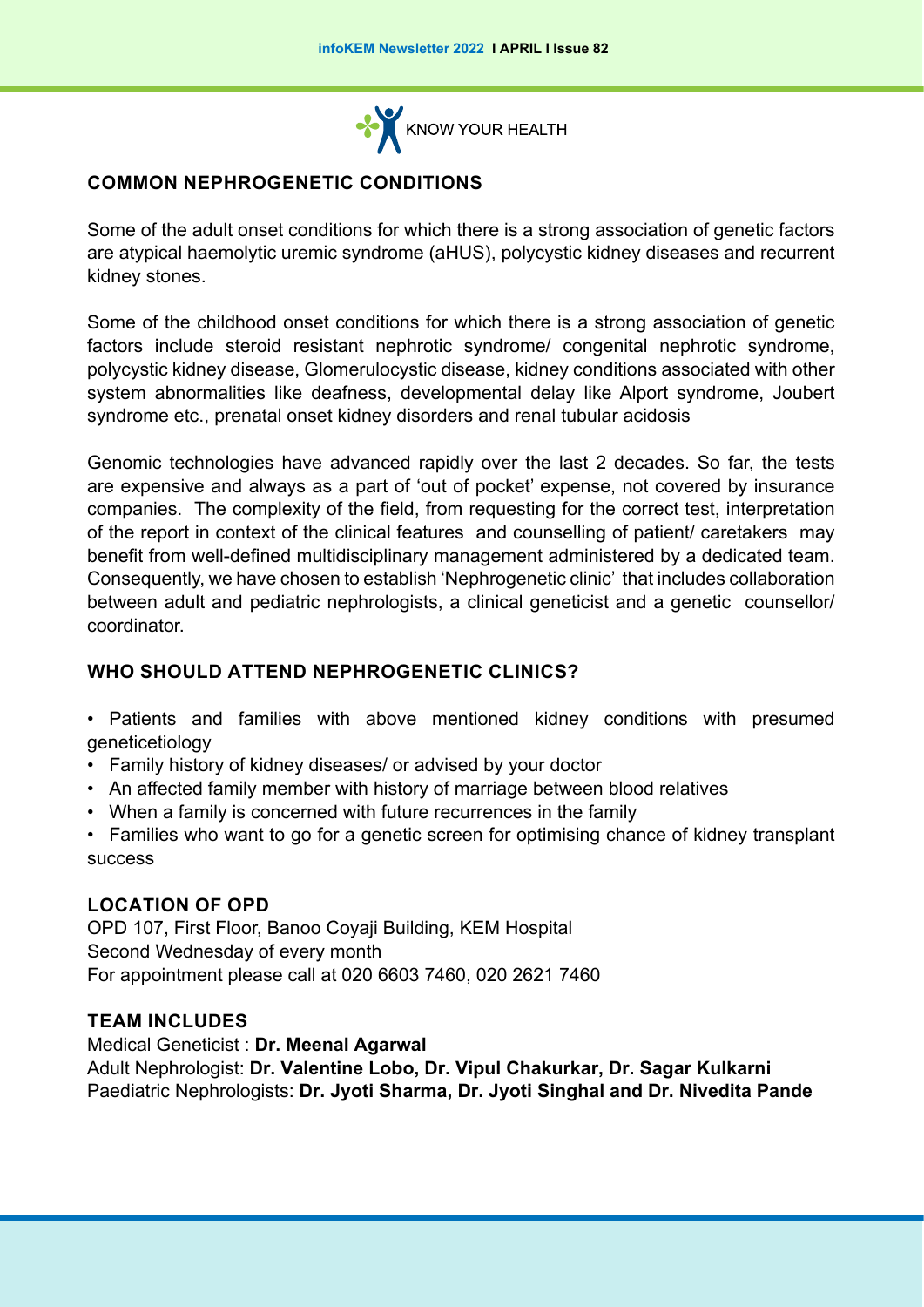

**The abstract submitted by Phidelia Kharkongor was adjudged as one of the top ten abstracts presented for poster presentation in the Indian Clinical Nutrition Congress organized by the Indian Association of Parental & Enteral Nutrition held at AIIMS, Delhi on the 19th and 20th of March 2022.**

The abstract was co- authored with Dr. Umesh Vaidya.

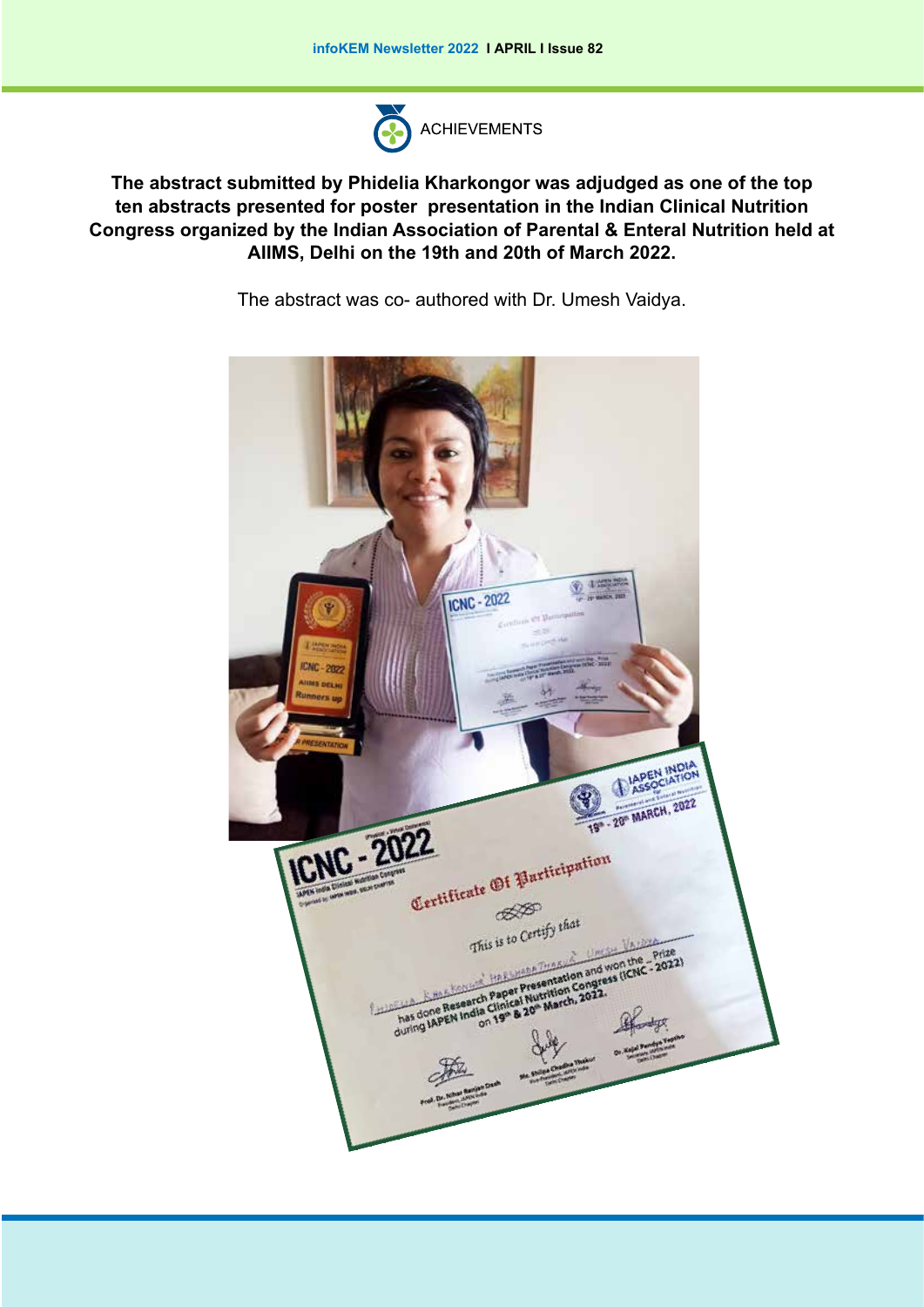### **NUTRIENT INTAKE AND GROWTH INDICES OF NEONATES IN THE NEONATAL INTENSIVE CARE UNIT (NICU)**

Phidelia Kharkongor1, Harshada Thakur2, Umesh Vaidya<sup>3</sup> *Mutritionist<sup>1</sup>*, Research Scholar<sup>2</sup>, Neonatologist<sup>3</sup> *1,3Department of Pediatrics & Neonatology,* 

*KEM Hospital& Research Centre, Pune 2 Symbiosis School of Biological Sciences, Symbiosis International (Deemed University), Pune E-mail: phidelia.k@gmail.com* 

**Background:** Premature birth and intra uterine growth retardation (IUGR) both results in infant with low birth weight (LBW).LBW babies are born with immature organ systems hence feeding them during the initial week of life is challenging. Inadequate nutrition can further lead to growth retardation and other morbidities.

**Objective:** To explore the association between nutrient intake and growth of neonates admitted in the NICU.

**Methods:** Neonates admitted to the NICU were enrolled. Neonates with congenital anomalies, sepsis and those requiring surgery were excluded. The anthropometric measurements included weight, length and head circumference. Nutrient delivery via parenteral and enteral route was recorded and nutrients intake was calculated. Growth was monitored weekly and assessed using Intergrowth 21 charts.

**Results:** Total 53 neonates (females 49.1% & males 50.9%) were enrolled. Gestational age at birth was 30.94±2.34weeks, birth weight 1.15±0.16kg (Z=-1.06SD), length at birth 37.02±2.45cm (Z=-1.19SD) and head circumference 26.9±1.6cm (Z=-0.62SD). Weight at discharge was significantly increased to 1.49±0.18kg (p<0.01). Neonates were on total parenteral nutrition (TPN) for 7.8±4days and gradually weaned to enteral nutrition by 10.5±4day of life. Nutrient intake from TPN was energy 81.07±13.9Kcal/ kg and protein 3.71±0.76gm/kg. Enteral nutrition comprised of expressed breast milk and human milk fortifier. Nutrient intake from enteral nutrition was gradually achieved to energy 158±33.46Kcal/kg and protein 3.98±1.1gm/kg by 3rd week. Weight gain and increase in length among neonates were significantly associated with intake of energy (r=0.951, p<0.01) and protein (r=0.407, p<0.05).

**Conclusion:** This study highlights growth of the LBW neonates in the light of route of nutrient delivery and nutrient intake during initial weeks of life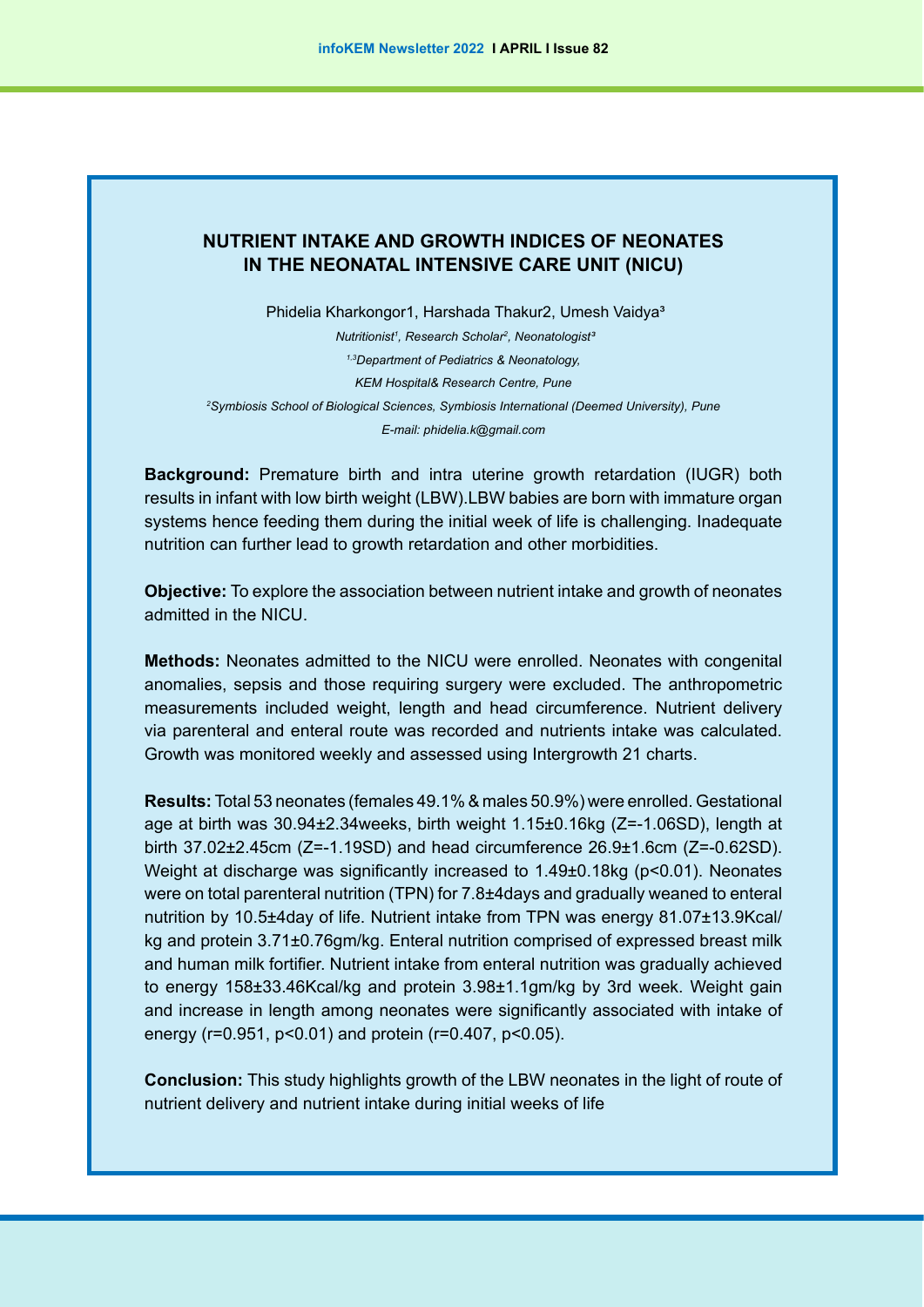

EVENTS AND ACTIVITIES

Thank you Dr. Govind Datar for 50 years of dedicated services...

















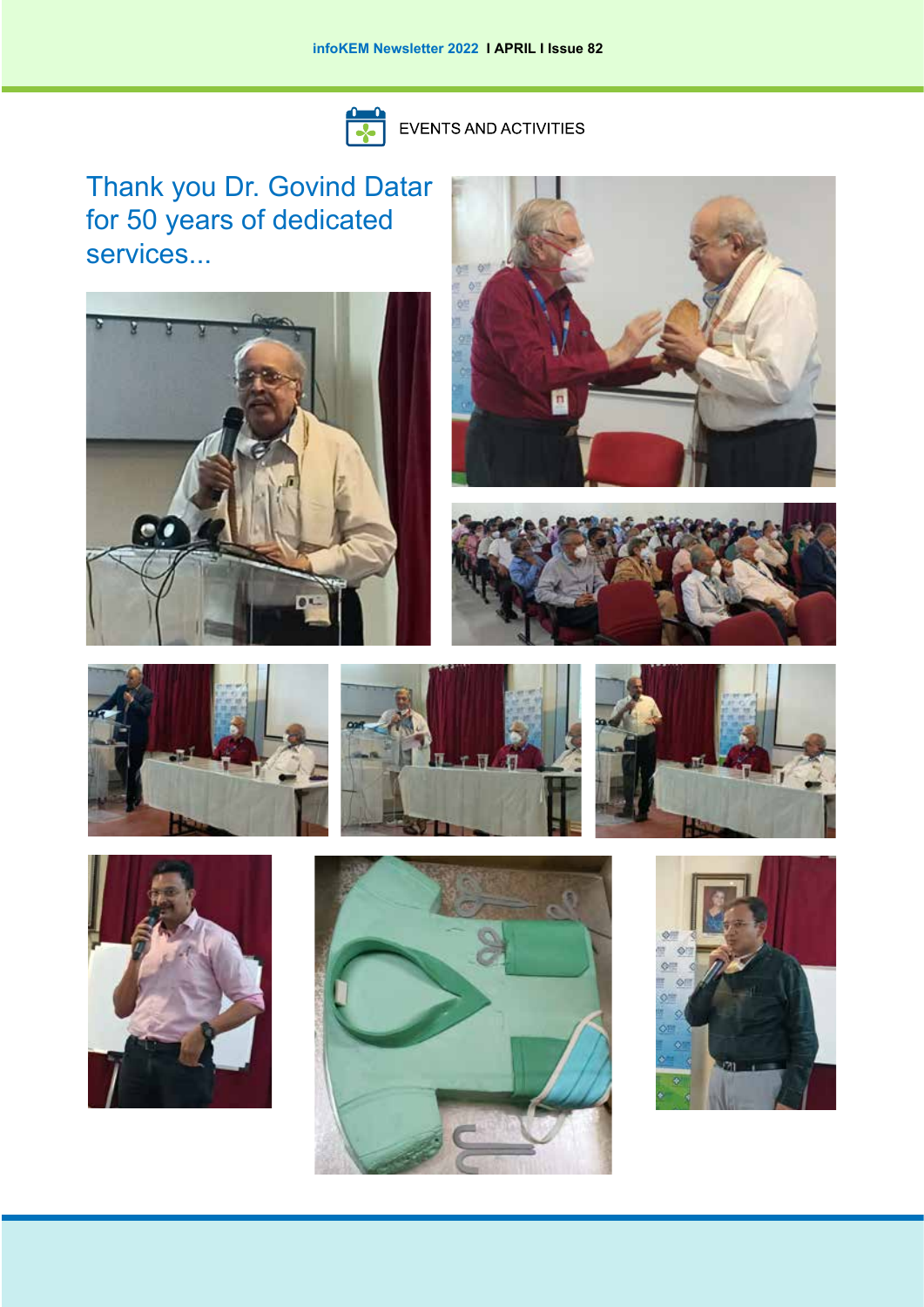# **Organisational** Announcement

We are pleased to inform you that we have collaborated with the Vision Next Foundation to upgrade our Department of Ophthalmology and develop a Centre of Excellence in the field.

Headed by Dr. Ambarish Darak one of the country's foremost experts in refractive surgery, Vision Next has a well established reputation in Pune in the field of eye care.

For the time being the Unit will continue to function from its current premises on the 1st Floor of the Banoo Coyaji Building (OPD). It will shortly move to a different location in the hospital which has been designed as a stand alone unit with comprehensive facilities including ORs under one roof.

VISION NE<br>foundation  $X$  T KEM OPHTHALMOLOGY OPD Routine Eye Check Up Cataract Evaluation  $\&$ Surgery Glaucoma Evaluation & Treatment Dry Eye Evaluation Diabetic & Hypertensive Retinopathy Screening Cornea & Refractive Surgery (LASIK)<br>Workun Workup Find Out More 020 6603 7401 Visit Liv MONDAY TO SATURDAY : 10AM-5PM

The Ophthalmology OPD will now run

from 10:00 AM to 5:00 PM Monday to Saturday.

We take this opportunity to welcome Dr. Darak and his team on board and look forward to a fruitful collaboration.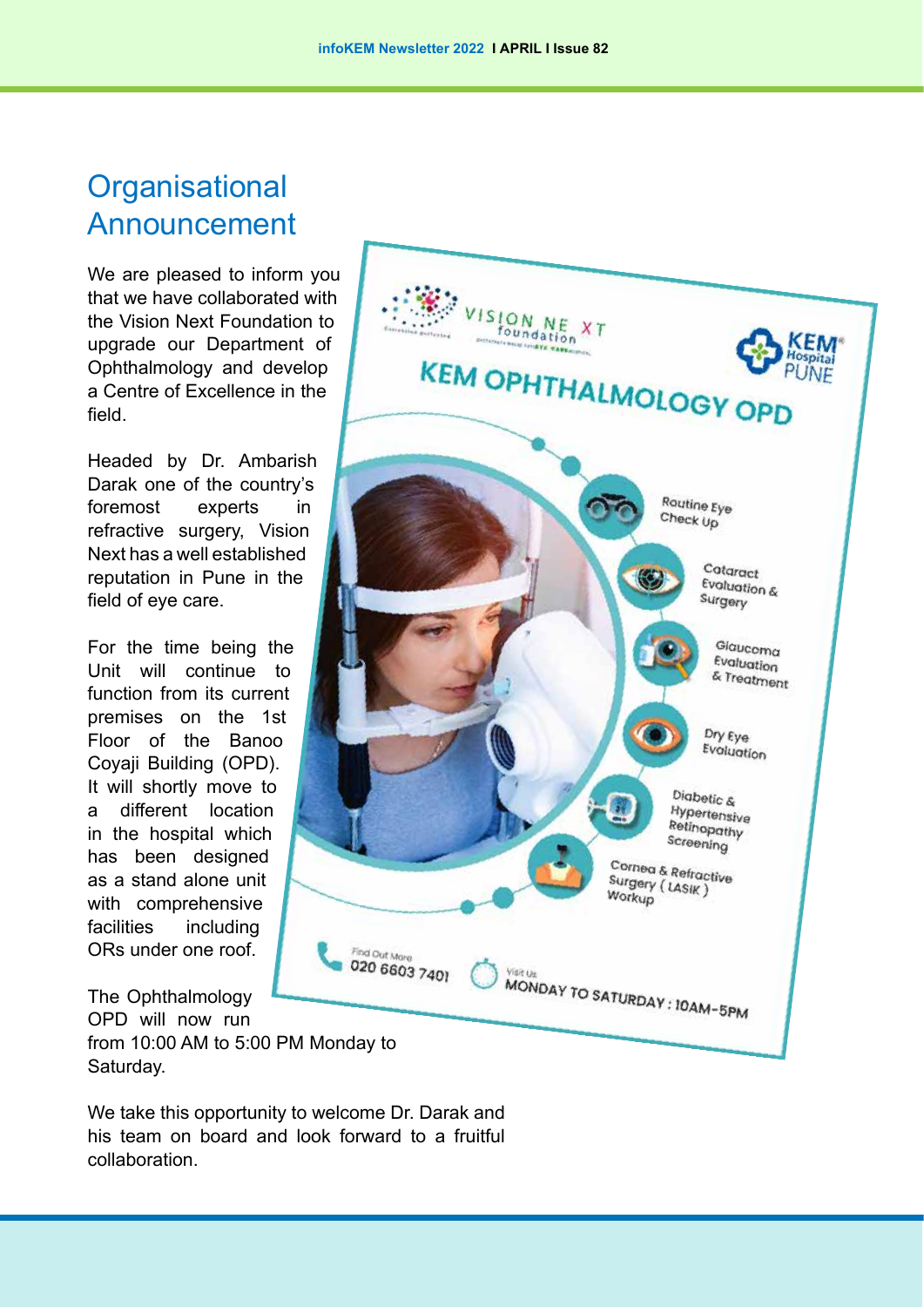

**EVENTS AND ACTIVITIES** 



# Dialysis Beyond Textbooks **CME on practical aspects of hemodialysis**

The Renal Unit, KEM Hospital, Pune conducted a CME on practical aspects of hemodialysis titled as "Dialysis Beyond Textbooks." on the 23rd and 24th April 2022. Around 50 nephrology students and young nephrologists, from Pune, Mumbai, Jalgaon, Aurangabad and even Bengaluru, attended the program in the Research Center of KEM Hospital Pune.

The CME focussed on practical aspects of hemodialysis like water treatment system, dialysate individualization, doing adequate dialysis, managing a dialysis unit and also the economics of running a dialysis unit. Work-stations on collecting water samples, blood samples, selecting the dialyzer and hemodiafiltration- a recent addition to the armamentarium of renal replacement therapy, provided a hands on experience to the delegates. Case-based discussion on dialyzing unstable patients was also appreciated.

The faculty consisted of a mix of senior nephrologists from both teaching and non teaching units like Dr Umesh Khanna (Mumbai), Dr Dhananjay Ookalkar (Nagpur), Dr Umapati Hegde (Nadiad), Dr Avinash Ignatius (Pune), Dr Tarun Jeloka (Pune), Dr NC Ambekar (Pune), Lt Col Dr Sudeep Prakash (Pune) and Dr Pradeep D'costa, (Consultant Intensivist KEMH Pune) along with the consultants from the Renal Unit.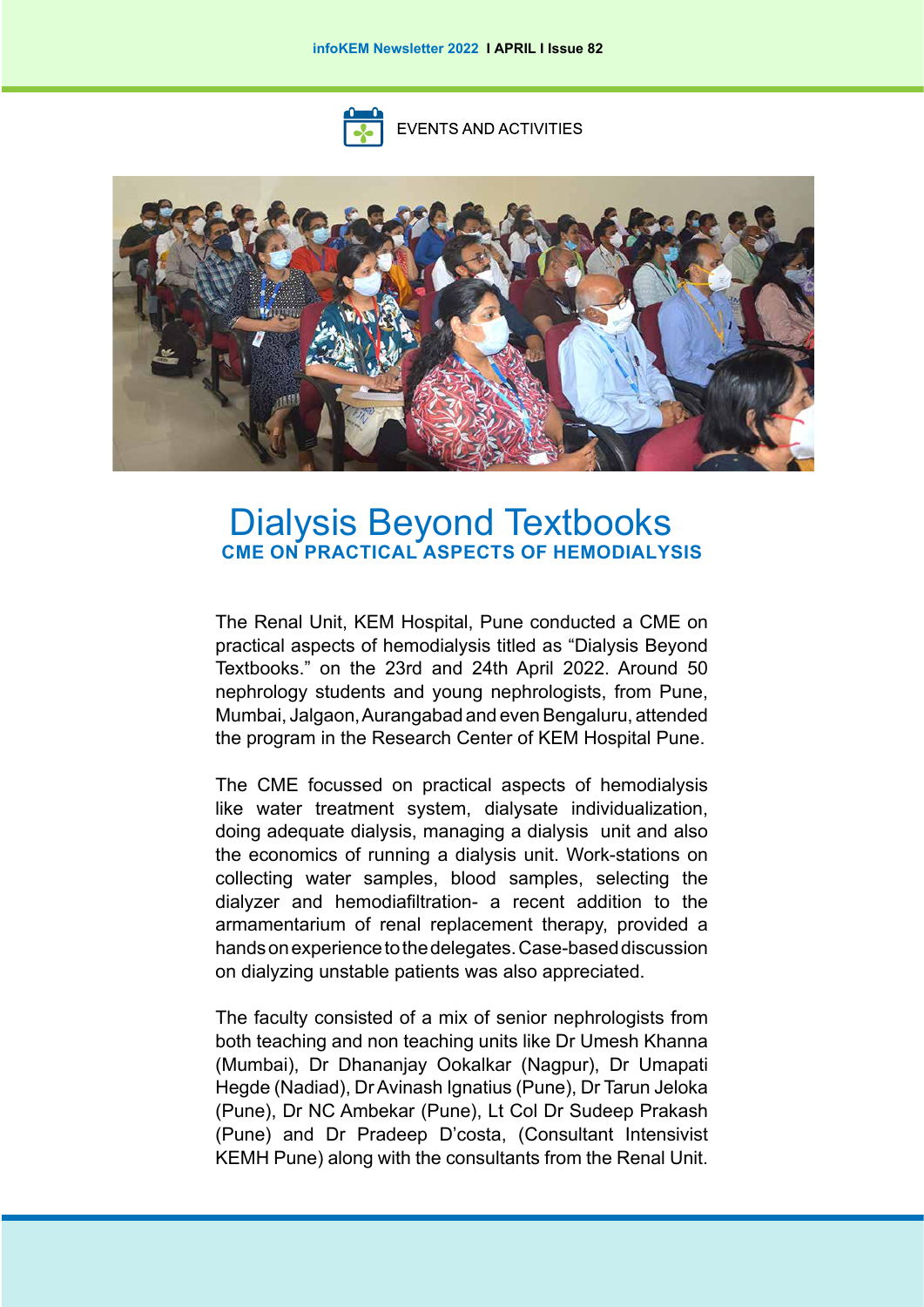

**EVENTS AND ACTIVITIES** 



The CME was inaugurated by Lt. Gen. (Retd) Dr. Madhuri Kanitkar, PVSM, AVSM, VSM, Hon. Vice-Chancellor of Maharashtra University of Health Sciences, Nashik, who enthralled the audience with a description of her personal journey through Pediatric Nephrology, Medical Education and Research, as well as fighting Covid 19.

The delegates the program was much appreciated by the delegates whose feedback including a suggestion to hold the CME annually, will enable us to do even better in the future.

The entire Renal Unit worked hard to make this in-person CME happen and wish to thank Ms Chitra Sarase and her team, Mr. Chetan Mal and Mr. Rakesh Ubhe for their continuous help and KEM Hospital and KEM Hospital Research Center for their support.





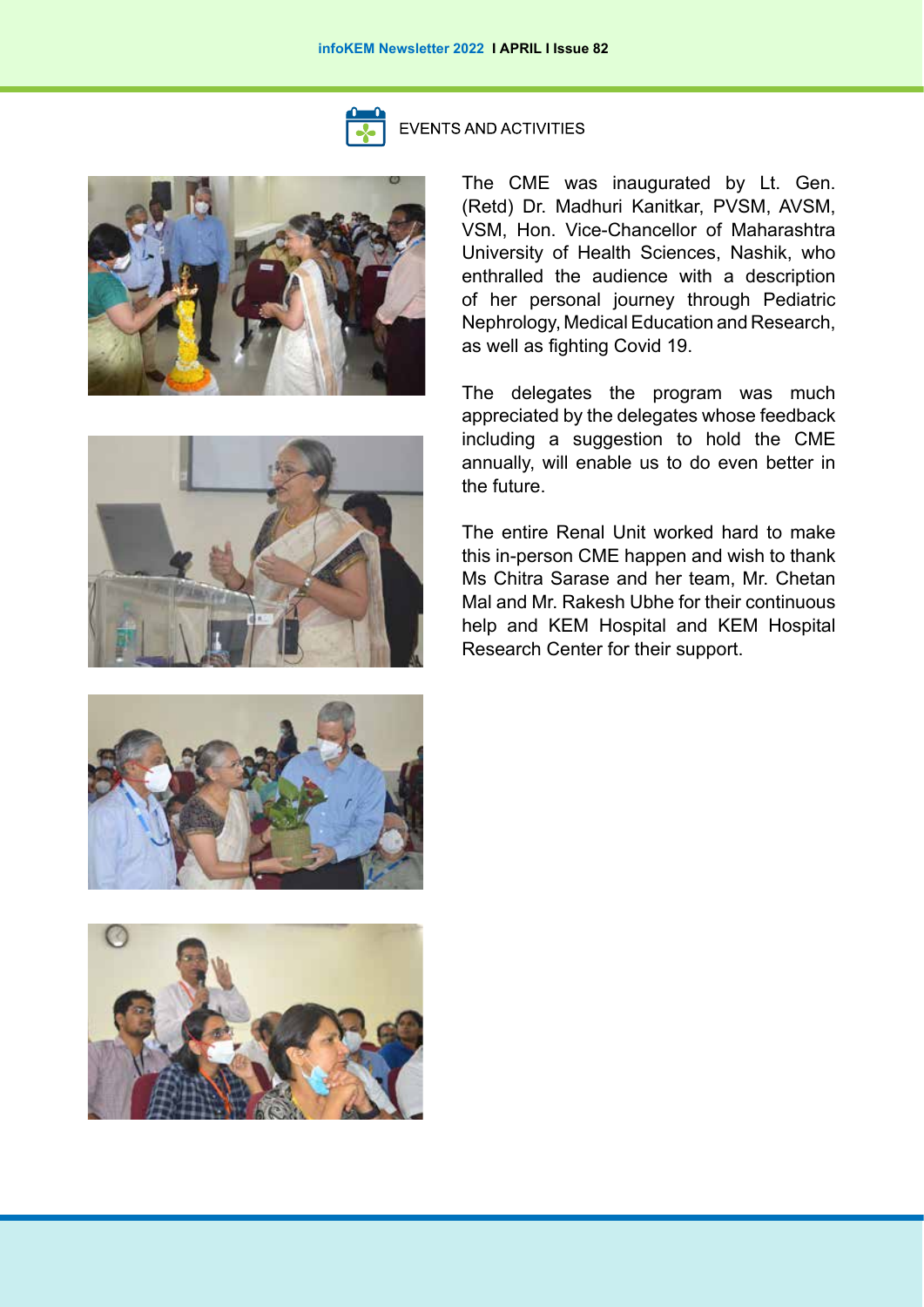



**Dr. Swaraj Potdar**

**MD (Dermatolgy, Venereology & Leprosy)**  has joined us as an Associate Consultant (Clinical Dermatology & Hair Transplant) **OPD Timing** Every Wednesday, 11:30 AM to 1:30 PM



**Dr. Sourabh Bokil MD (Anaesthesiology)**  has joined as a Consultant, Cardiac Anaesthesiology



**Dr. Nivedita Pande MDS**  has joined us as a panel **Consultant** (Paediatric & Preventive Dentistry)



**Dr .Sudhir Kamble MD (Pathology)** has joined as a Locum Consultant, Histopathology